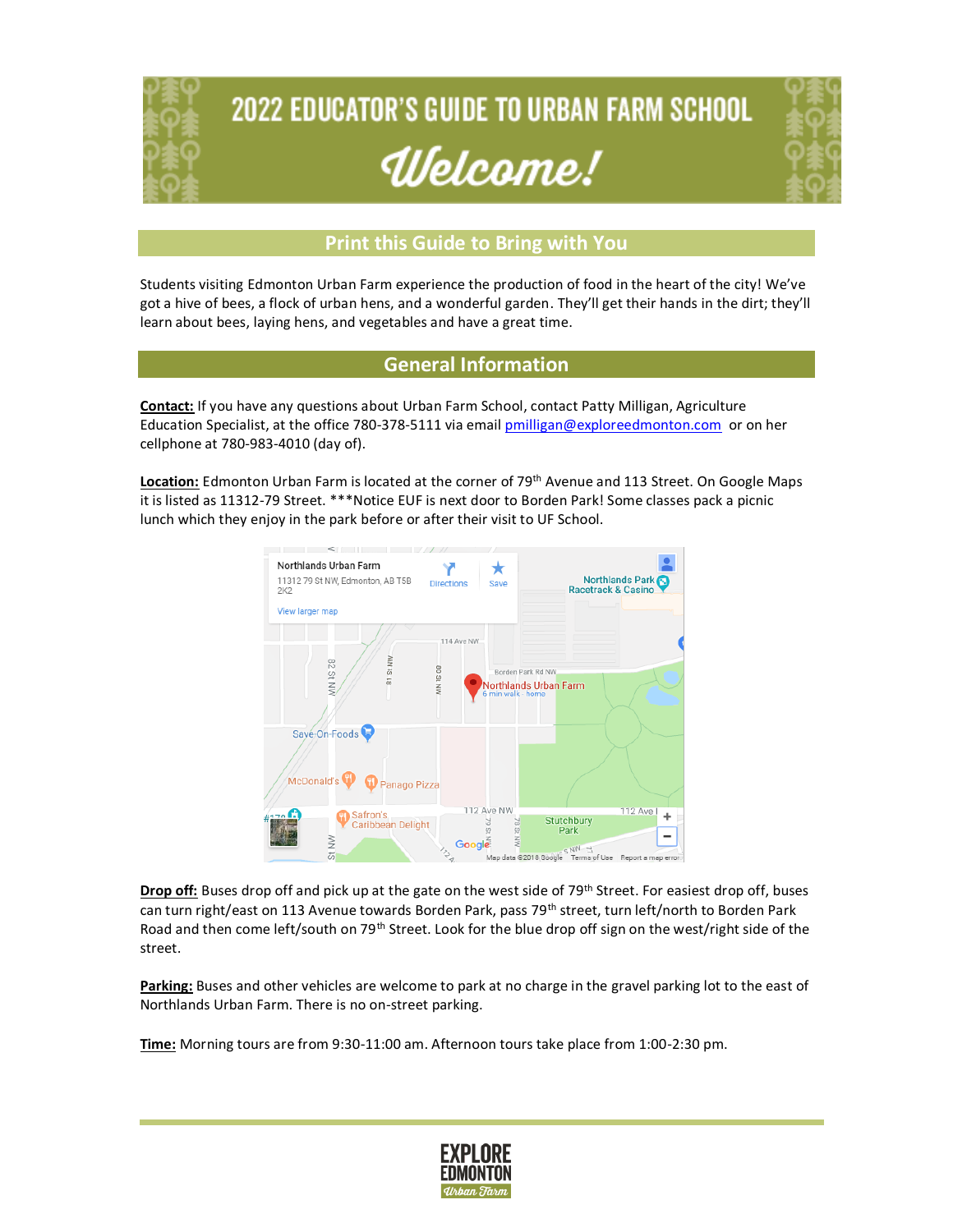#### **Details**

Accessible entry: The entrance gate at the bus drop off on 79<sup>th</sup> Street has three steps leading up to it. On the south side of EUF, off 113 Avenue, west of 79<sup>th</sup> Street, there is an accessible entry. Let us know if any members of your group require an accessible entry, and we'll guide you to the south gate.

**Washrooms:** There are two unisex portable toilets onsite. Students may want to visit the bathroom before they leave the school.

**Hand washing:** We've got hand-washing stations onsite. Hand sanitizer is also available.

**Who is at EUF during our visit?** A combination of Urban Farm staff and volunteers will host you! 60-100 students can visit at one time so we encourage 2-4 classes from one school to visit at one time. If your class is coming on its own, a class from another school may be present during your visit. We'll let you know in advance if this is the case. We try to match the ages, if possible, and classes move through the farm independently.

**We have honeybees.** We have one hive tucked away in a corner of the farm. Students observe the bees close-up and safely. Although the risk is small, we go over sting-prevention tips with your students when they arrive.

To minimize the risk of stings, students can 1) wear a hat 2) avoid floral patterns 3) avoid wearing strong scents. **Of these three points, wearing a hat is the most important.**

**We have chickens.** Students get to look at our six urban hens, but they don't touch them. They WILL however feed them and to check for eggs!

**Other possible allergies:** Students will sample honey and possibly greens, edible flowers, herbs, fruit, or veggies from the garden if they are available. They may also come into contact with plants, dirt, worms, or insects.

**We're completely fenced-in.** EUF is a 2-acre plot enclosed by a chain link fence. Inside we have a combination of uneven terrain, including trees, dirt, grass, wood chip paths, and gravel. Really, it's a typical garden. Most strollers and wheelchairs will do fine. For safety's sake, we ask that students do not run.

**It can be very sunny!** On a nice day, afternoon tours can be hot. We have some shade trees, and we ask your students have **water bottles, hats,** and **sunscreen**.

**Sometimes the weather doesn't co-operate.** Urban Farm School goes ahead rain or shine *in most cases*. If we have—or there is imminent risk of—a thunderstorm, severe downpour, or extreme winds on the day of your visit, we reserve the right to cancel as Urban Farm School is 100% outdoors and there is no adequate space to take shelter. We'll do this in as timely a manner as we can and we will work to reschedule if possible.

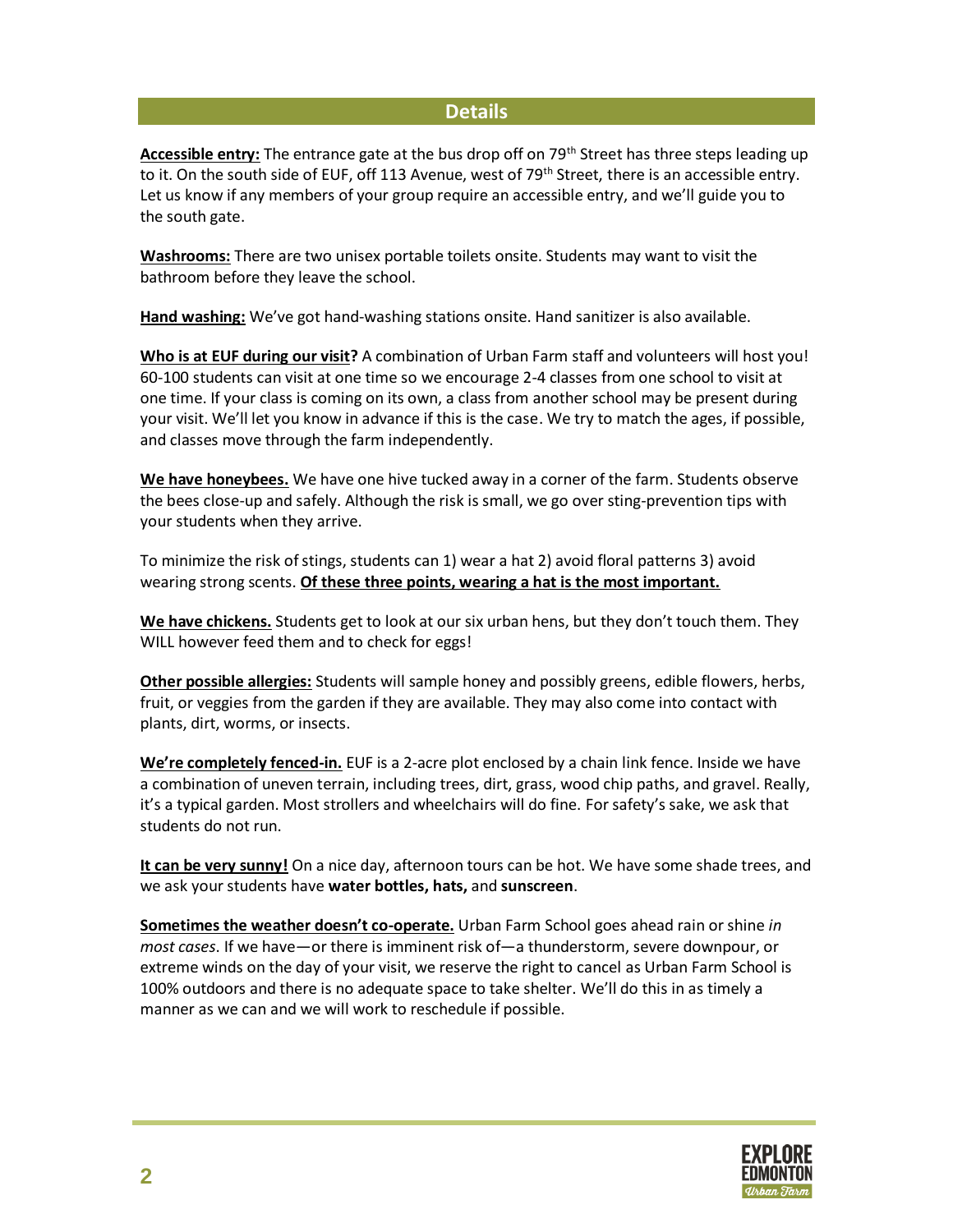#### **Before your visit**

**Review and copy this guidebook.** We have extra onsite but you may want to give copies to any parent volunteers in advance—**particularly pages 4-8** which describe the activities.

**Distribute Informed Consent Forms.** Have the students' parents/guardians complete them. The main thing we want them to be aware of is the presence of bees. Occasionally we ask a photographer to document our programs at Edmonton Urban Farm. If we are going to have a photographer onsite, we'll let you know in advance and provide photo release forms.

**Recruit parent volunteers.** We recommend 1 teacher/parent volunteer to every 5 students. Parents will be moving around the site with small groups and helping the students engage and enjoy the Urban Farm.

**Assign small groups to your classes.** Students will move from station to station at EUF in small, mainly self-guided, groups. It is useful to assign them to groups with parent volunteers in advance.

#### **What to wear:**

- Closed-toe shoes—boots if it is wet or rainy
- Weather-appropriate clothing—rain jacket if it is wet or rainy
- A hat
- Avoid floral prints or strongly-scented body products.

#### **What to bring:**

- Water bottles
- Sunscreen
- Mosquito repellent
- Name tags are useful but not required.
- Clipboards are also useful but not required.
- We have space to stow backpacks if students bring them.
- A small snack if your students require one.

#### **You've arrived!**

Your bus will drop you off right at our gate on the west side of 79<sup>th</sup> Street. Those who require an accessible entrance can be let off around the corner at the south gate on 113 Avenue.

Come on into the Urban Farm where staff and volunteers will greet you. We'll gather for a short welcome and orientation. Students receive an activity sheet and a pencil. Then we'll break into our small groups and set out to explore the farm.

We hope you enjoy the fresh air, green space, and exercise while learning about growing food in the city!

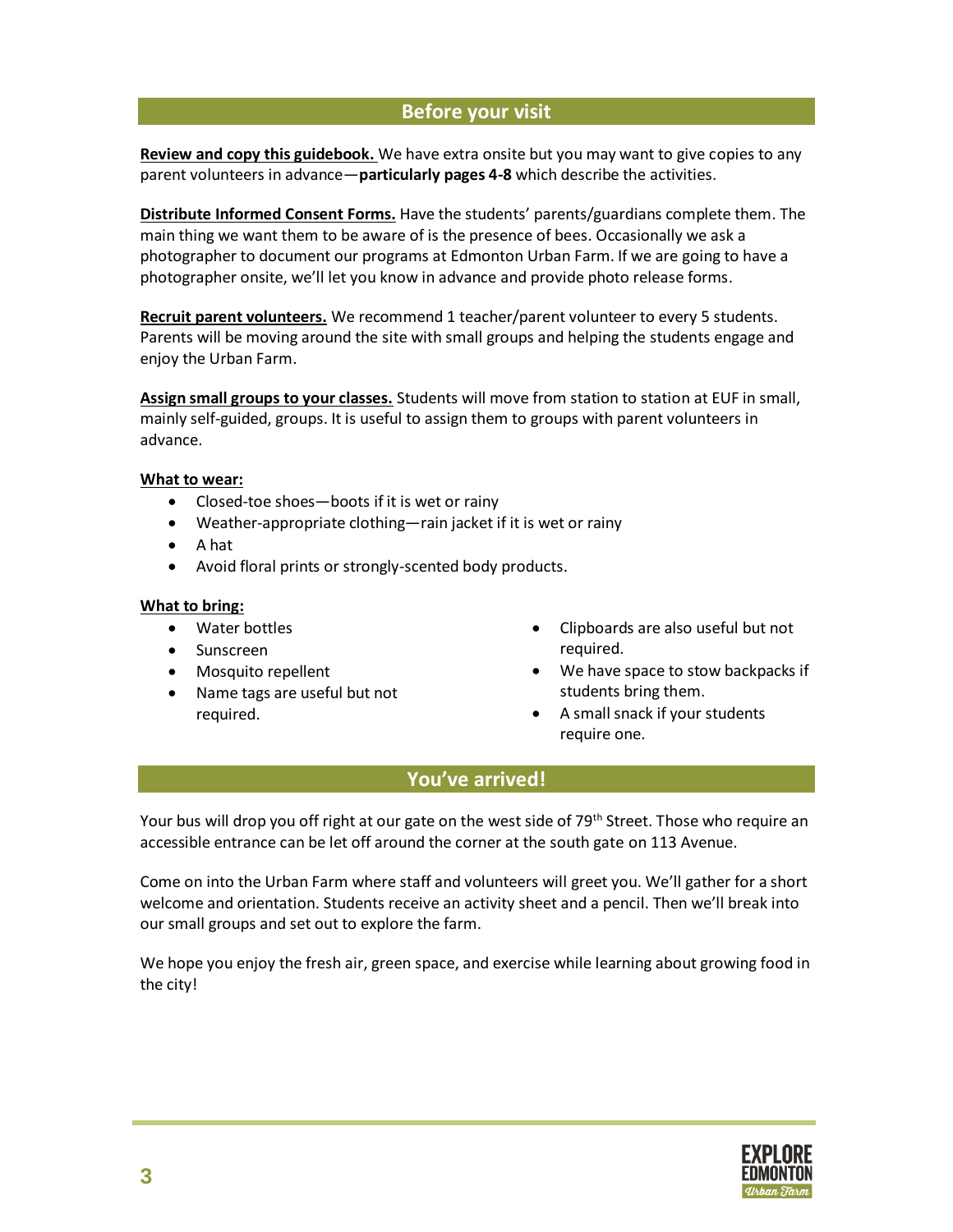#### **Urban Farm School Activity Overview**

The students will be moving around the site in small adult-led groups. Together students will complete 24 activities on a bingo sheet. Here are a few notes about the stations:

- There are guides at some stations, but not all. If you have questions, find one of us and we'll help!
- Some activities take a short time; others take longer.
- At some stations, multiple groups can participate at one time; at other stations, you may need to wait until the group ahead of you finishes.
- The stations do not need to be completed in any particular order. These can all be completed within the 1.5 hours of your visit!
- Different opportunities arise at different times of the season. We often tweak these activities as the season changes.

| <b>Explore Edmonton Urban Farm School</b> |                                   |                                         |                             |                           |
|-------------------------------------------|-----------------------------------|-----------------------------------------|-----------------------------|---------------------------|
| B                                         |                                   | N                                       | G                           | Ŋ                         |
| <b>Taste</b><br>honey                     | Help make<br>compost.             | Dig in the<br>dirt.                     | Spot a bird.                | <b>Identify</b> a<br>bee. |
| Feed a<br>chicken.                        | Touch a<br>worm.                  | <b>Read the</b><br>tempera-<br>ture.    | Look at the<br>clouds.      | Feel a<br>honey-<br>comb. |
| Learn a<br>veggie fact.                   | Plant a<br>seed.                  |                                         | Say hi to<br>some<br>fungi! | <b>Test the</b><br>soil.  |
| Pick a rock.                              | Pretend<br>you're a<br>bee.       | <b>Smell the</b><br>leaf of an<br>herb. | Make a<br>plant pot.        | Weed a<br>dandelion.      |
| <b>Find an</b><br>egg.                    | Pick up a<br>piece of<br>garbage. | Identify a<br>strawberry<br>blossom.    | Water a<br>plant.           | Eat a<br>green.           |

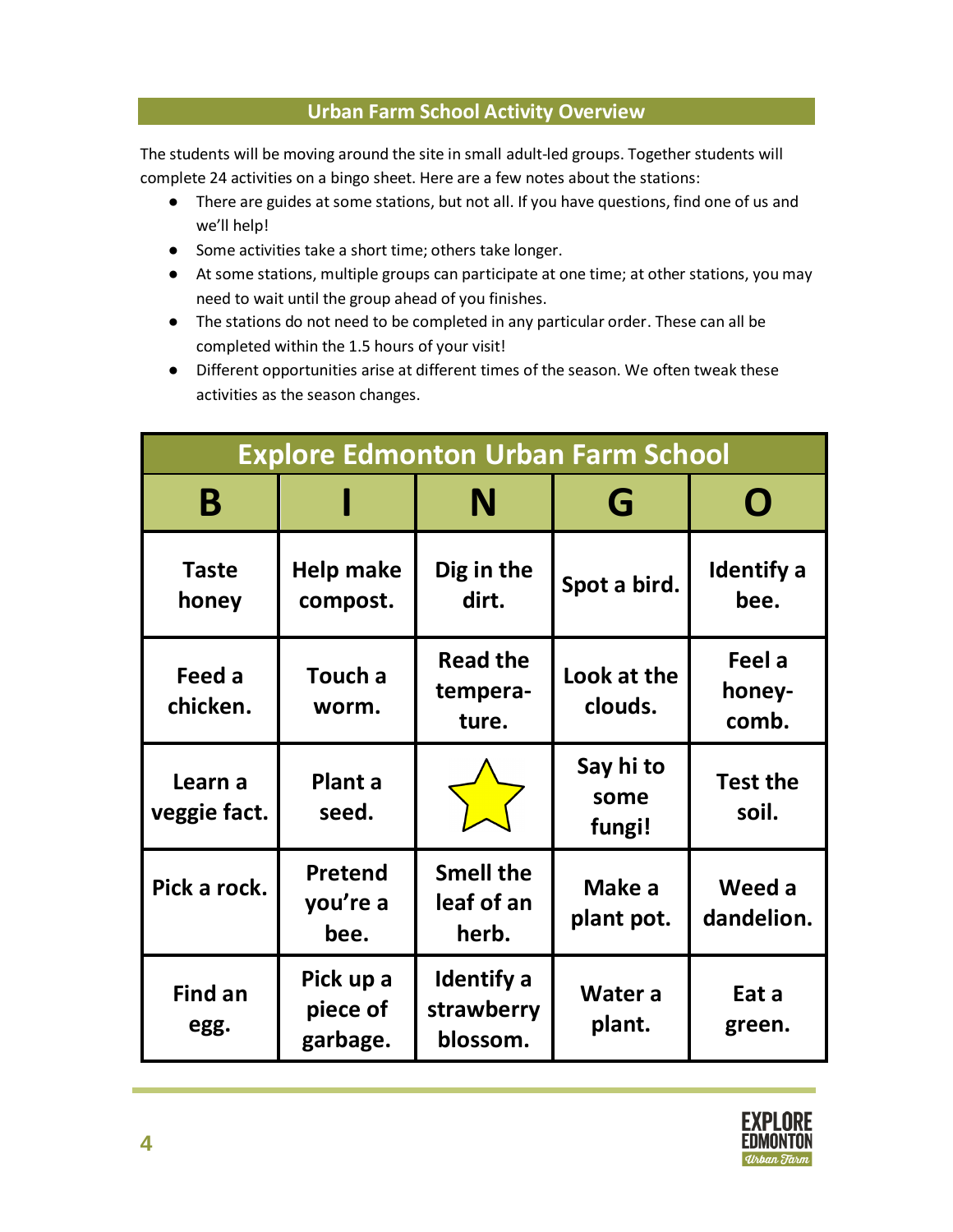| Β                       |                                                                                                                                                                                                                                                                                                                                                                                                                                                                                                                                                   |  |
|-------------------------|---------------------------------------------------------------------------------------------------------------------------------------------------------------------------------------------------------------------------------------------------------------------------------------------------------------------------------------------------------------------------------------------------------------------------------------------------------------------------------------------------------------------------------------------------|--|
| Taste honey.            | The bee hive is in the far SW corner of NUF. Traci is there with tons of information<br>about honeybees including some honey for you to taste from OUR HIVE! Please<br>note the bees that are onsite are in an observation hive. The students can observe<br>them safely. Dustin, our beekeeper, is nearby too.                                                                                                                                                                                                                                   |  |
| Feed a<br>chicken.      | Our chicken coop is near the gate where you came into the farm. You'll see seven<br>hens of different breeds who lay eggs that are a variety of colours (light green, tan,<br>and white). See if you can spot all the hens. They'll appreciate receiving a handful of<br>food. Toss it gently onto the ground in front of them. Watch how they scratch for it.                                                                                                                                                                                    |  |
| Learn a veggie<br>fact. | The whole east side of the farm has been planted to vegetables. You're welcome to<br>walk through, just remember to stay on the paths. Say hi to our farmers if they are<br>there working. Ask Dustin about a veggie fact, or maybe your kids already know<br>one? Here are a few examples you can share if you need:<br>Corn is a member of the grass family.<br>$\bullet$<br>Technically, the tomato is a vegetable.<br>If you eat a lot of carrots, your skin can turn orange.<br>A vegetable's peel contains the highest amount of nutrients. |  |
| Pick a rock.            | Rock-picking for most farms is a yearly chore. There are a lot of rocks at Northlands<br>Urban Farm! There used to be houses on this land, and they had driveways with<br>gravel on them. Luckily, our rocks are quite small. Pick as many as you like. Toss<br>them into the tin pails provided. When the pails are full, and we'll empty them for<br>you!                                                                                                                                                                                       |  |
| Find an egg.            | One of our guides will show you how to look in the nest box to see if the chickens<br>have laid their eggs. Go ahead and pick one. Hold it gently. What colour is it? Does it<br>feel warm? Then we have to put it back.                                                                                                                                                                                                                                                                                                                          |  |

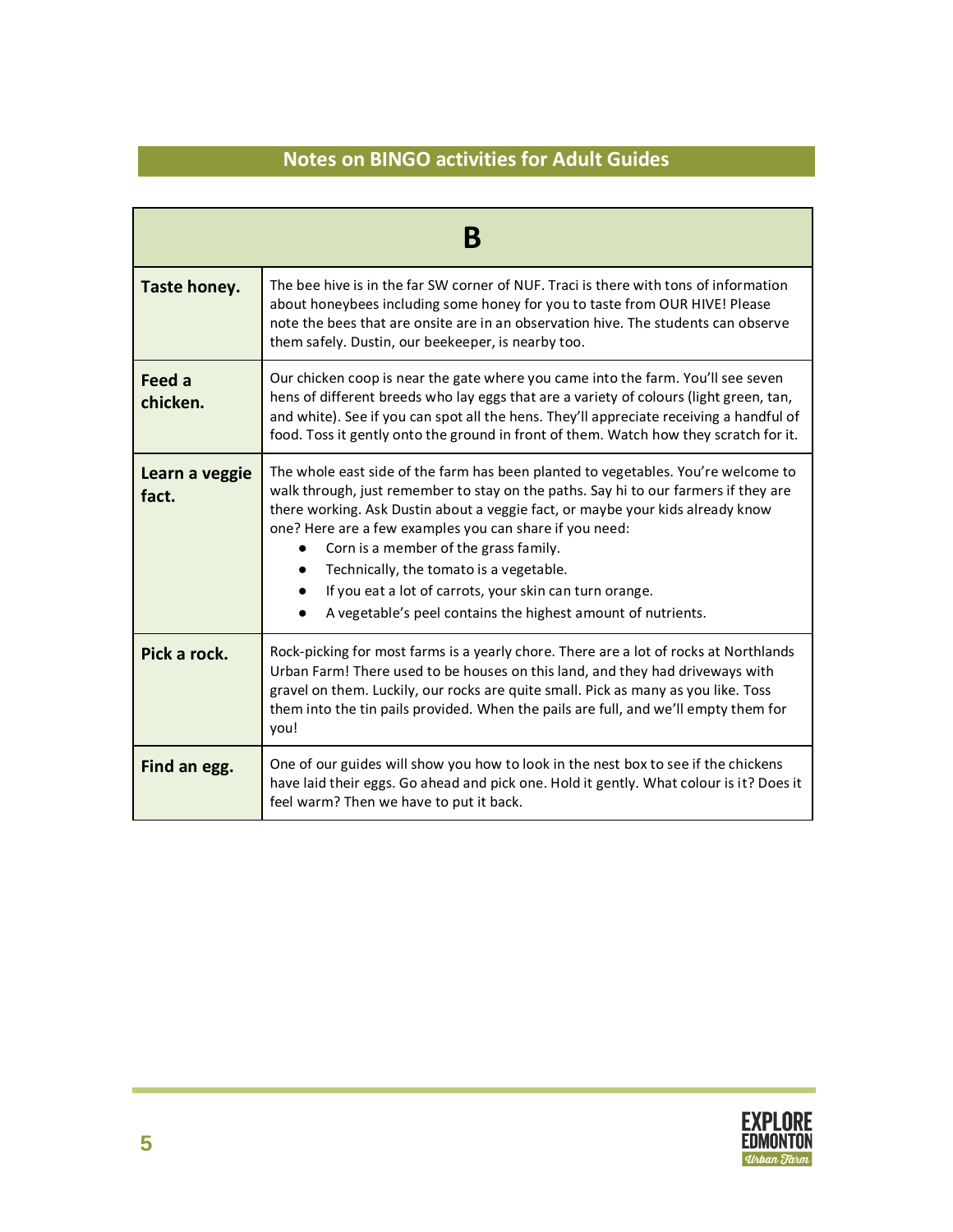| <b>Help make</b><br>compost.   | In the middle of the farm, near the spruce tree, you'll find our compost bin. If you<br>pick any weeds, you can dump them into the bin. Compost usually has two<br>components:<br>"Browns" which are carbon-rich things like stalks of plants, dry leaves,<br>1)<br>cardboard, or newspaper. They help make the STRUCTURE of the soil.<br>2) "Greens" which are nitrogen-rich things like coffee grounds, egg shells,<br>grass clippings, or green weeds. They add nutrients to the compost.<br>For every layer of browns, a compost should have a layer of greens. Add a few<br>browns AND some greens to our compost. If a watering can is handy, you can also<br>water it. Grade 4s will make their own Compost-in-a-Cup.                                                                                                                                                 |
|--------------------------------|------------------------------------------------------------------------------------------------------------------------------------------------------------------------------------------------------------------------------------------------------------------------------------------------------------------------------------------------------------------------------------------------------------------------------------------------------------------------------------------------------------------------------------------------------------------------------------------------------------------------------------------------------------------------------------------------------------------------------------------------------------------------------------------------------------------------------------------------------------------------------|
| Touch a worm.                  | You may find a worm while you dig in the dirt OR you can look in our worm<br>compost bin--the blue bin on the ground near the driveway. We feed our worms<br>food waste; they happily eat it. When it passes through their body, they leave<br>behind castings--a very rich fertile soil. Dig very gently around the edges of the<br>worm bin, you'll see worms inside. Look carefully, and you may see 1) babies--tiny<br>white worms 2) cocoons--small, yellowish balls that the babies hatch out of. You<br>can pick up worms and hold them, just be gentle. It is a good idea to hold them<br>OVER the bin in case you drop them, they'll fall back into their home. Please don't<br>remove worms; the worms in the bin are called Red Wigglers, and they are a<br>different type of worm than our regular earth worms. . USE THE MAGNIFYING<br>GLASSES to look at them! |
| Plant a seed.                  | FIRST MAKE A PLANT POT! Once you've made your newspaper pot, fill it with soil,<br>and choose a seed to plant. Cover it with soil. Place it in the tray for your class so it<br>can be taken to the bus when your visit is over.                                                                                                                                                                                                                                                                                                                                                                                                                                                                                                                                                                                                                                             |
| Pretend you're<br>a bee.       | There are lots of ways to do this! On a cold day, you can try to do what they do:<br>Bees handle the cold by clustering into a ball and vibrating their flight muscles in<br>order to generate heat. When the bees on the outside of the ball are chilly, they<br>move in and the bees on the inside move out. The queen stays in the middle all the<br>time. Try it!                                                                                                                                                                                                                                                                                                                                                                                                                                                                                                        |
| Pick up a piece<br>of garbage. | We've got lots of pieces of garbage floating around. People leave it behind or the<br>wind blows it in. We appreciate your help in keeping Northlands Urban Farm tidy.<br>NOTE: Honey tasting sticks or toothpicks can be composted! ALSO NOTE: If you find<br>something on the farm that looks like it might be an artifact--a piece of pottery, an<br>old spoon, a key, please bring it to us! We have a collection that we like to share<br>with our visitors.                                                                                                                                                                                                                                                                                                                                                                                                            |

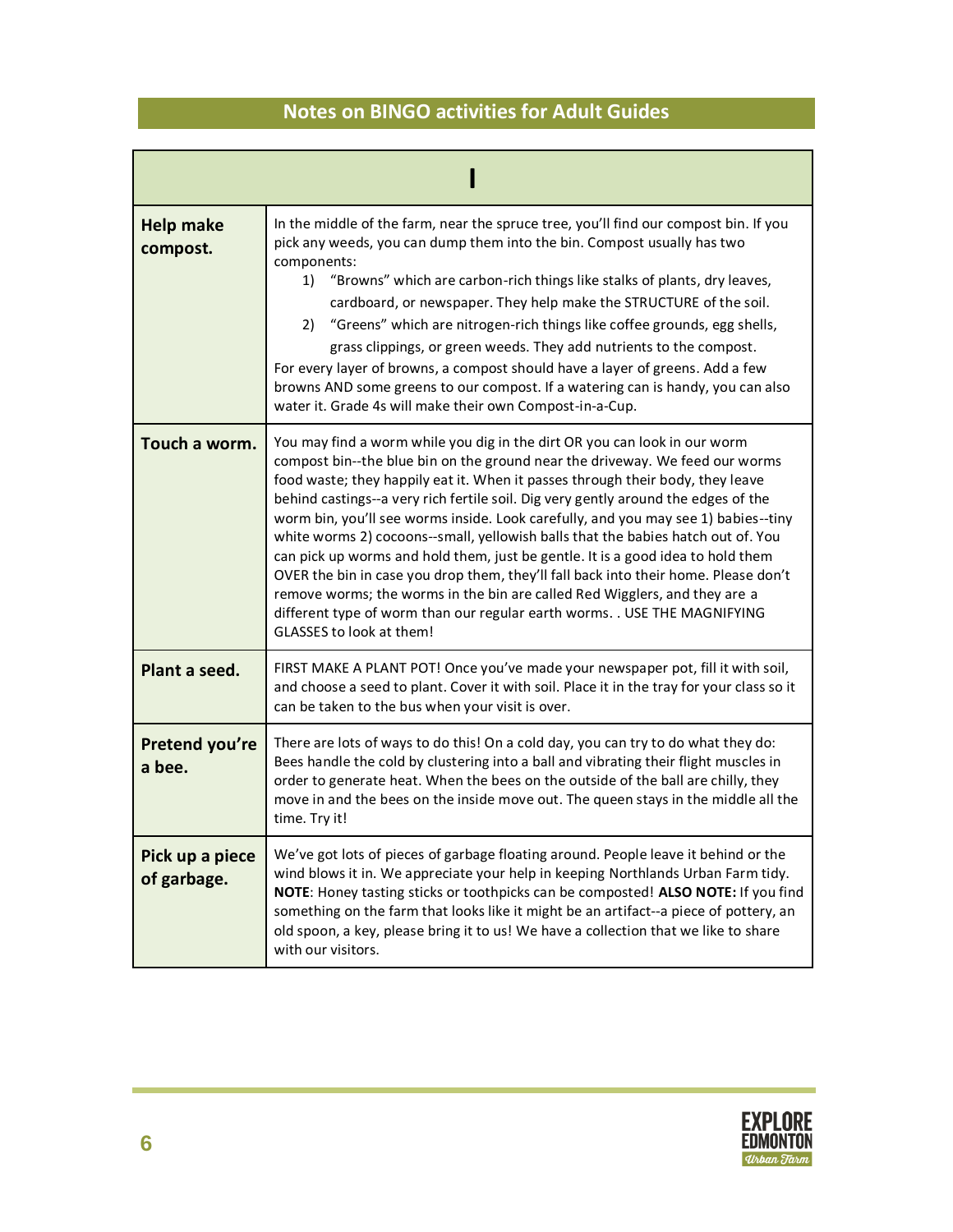| N                                           |                                                                                                                                                                                                                                                                                               |  |
|---------------------------------------------|-----------------------------------------------------------------------------------------------------------------------------------------------------------------------------------------------------------------------------------------------------------------------------------------------|--|
| Dig in the<br>dirt.                         | We've got a ton of trowels for you to dig with. As you dig, see what you spot in the<br>soil. Any bugs? Any worms. We've got magnifying glasses for you to use!                                                                                                                               |  |
| <b>Read the</b><br>tempera-<br>ture.        | Together we'll check the temperature, rain gauge, and wind! Is it cool, warm, or hot<br>out? How do you think the temperature affects the plants and their growth? What<br>about the wind and the rain?                                                                                       |  |
| <b>Smell the leaf</b><br>of an herb.        | The herb garden is in one of the raised beds in front of the red shed. You'll find<br>spearmint, two different kinds of basil, and lemon balm. Gently rub a leaf of each of<br>the plants and then smell your fingers. What do you smell? Can you tell which is<br>which?                     |  |
| <b>Identify a</b><br>strawberry<br>blossom. | Our strawberry plants are within the roped off area to the north of the compost bin.<br>Without going inside see if you can spot any small white flowers with yellow centres.<br>The blossom is almost finished; if you can't spot a flower, make sure you know what<br>the plant looks like! |  |

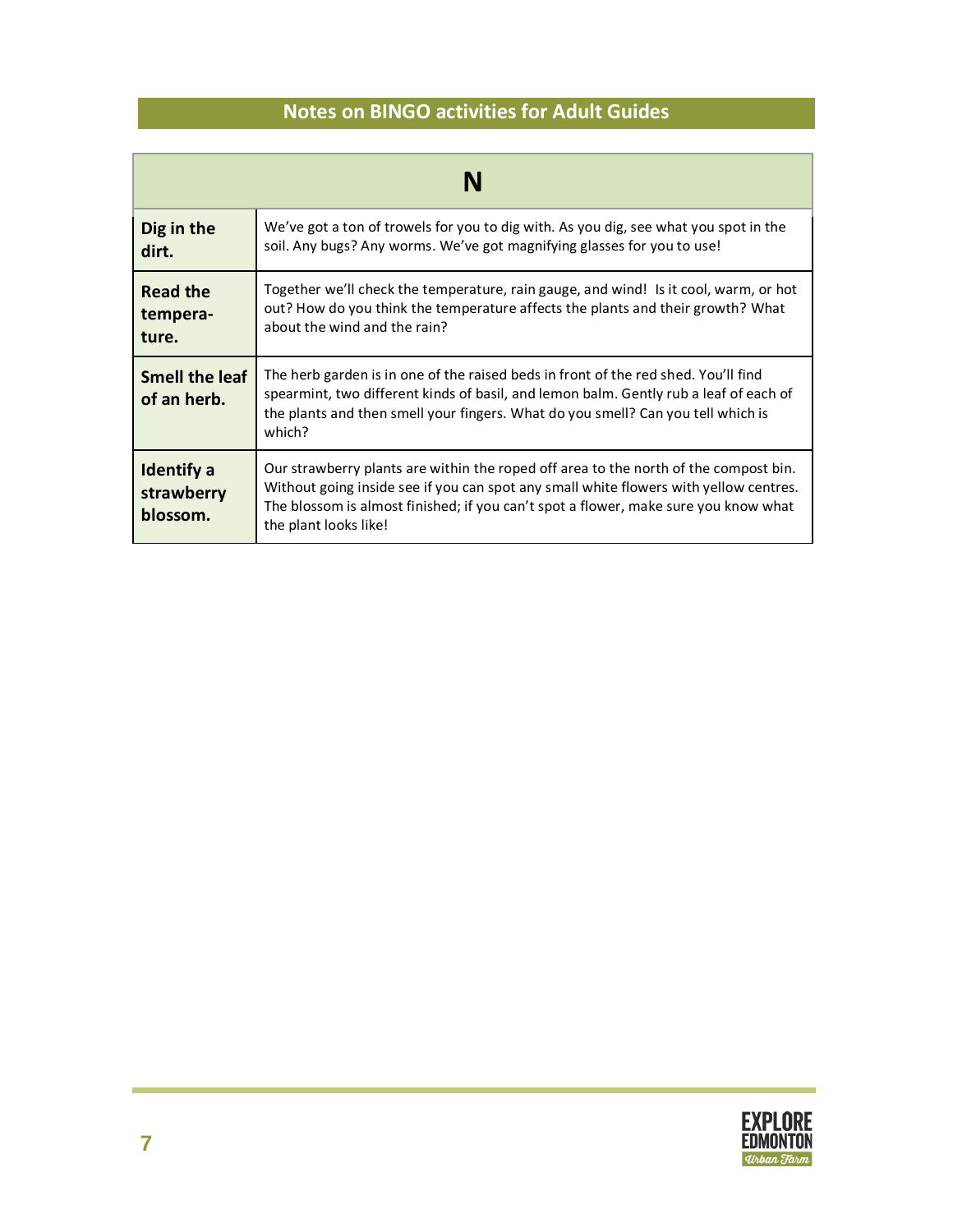| Spot a bird.             | We've got lots of birds in the city. Check out our feeder near the picnic tables. Do you<br>see any birds? Quite often we see a robin visit especially after we've done some<br>weeding. When we turn over the soil, there's a huge buffet of bugs to be found! YUM!<br>We also see magpies, pigeons, and seagulls.                                                                                                                                                                                                                                                                                                                                                                                                                                                                                                                                                                                                                                                                                |  |
|--------------------------|----------------------------------------------------------------------------------------------------------------------------------------------------------------------------------------------------------------------------------------------------------------------------------------------------------------------------------------------------------------------------------------------------------------------------------------------------------------------------------------------------------------------------------------------------------------------------------------------------------------------------------------------------------------------------------------------------------------------------------------------------------------------------------------------------------------------------------------------------------------------------------------------------------------------------------------------------------------------------------------------------|--|
| Look at the<br>clouds.   | What do the clouds tell us about the weather today? What is good for the plants about<br>the weather? What might not be good about the weather today? Do you remember the<br>names of the different kinds of clouds?                                                                                                                                                                                                                                                                                                                                                                                                                                                                                                                                                                                                                                                                                                                                                                               |  |
| Say to<br>some<br>fungi! | We've got some mushrooms growing in a bed near the spruce tree. The sawdust has<br>been inoculated with mushroom spores; with moisture, nutrients, and time, the<br>mycelium (a fine network of white filaments) develops and then the mushroom (which<br>is a fruiting structure) starts to grow. These mushrooms are edible! Please look at them,<br>smell them, but please don't touch them--they're quite delicate.                                                                                                                                                                                                                                                                                                                                                                                                                                                                                                                                                                            |  |
| Make a<br>plant pot.     | Grades K-2 will fill up a cup with dirt and plant seeds. Grades 3 and up will make a plant<br>pot and then fill it and plant their seeds in it! At the picnic tables you'll find materials<br>and tools to make a pot that you can then plant your seed in. Here are the steps: 1) Lay<br>down a long narrow strip of newspaper on the table. 2) Take the mold (it's round,<br>wooden with a handle) and lay it at the short edge the newspaper strip. 3) About 2 cm<br>or so of the long edge should extend beyond the bottom of the mold (this will form the<br>bottom of your pot). 4) Roll the mold along, rolling up the newspaper as you go. 5)<br>When you've finished rolling, lightly fold in the bottom 6) Squish the mold with the<br>newspaper on it (and the bottom rolled in) onto the bottom part of the mold. Press<br>down hard and twist the mold around. This makes the bottom a bit more solid. BEFORE<br>the pot is removed, have each student write his/her name on the pot. |  |
| <b>Water a</b><br>plant. | You'll find a few watering cans at Northlands Urban Farm. Go ahead and water some of<br>our plants. If you'd like you can water some of the flowers we've planted along the<br>yellow & brown fence where the solitary bee houses are. Or you can always water the<br>herbs or the edible flowers in front of the red shed. Water gently. If you find the<br>watering cans have already been emptied, let a NUF person know and we will refill<br>them.                                                                                                                                                                                                                                                                                                                                                                                                                                                                                                                                            |  |

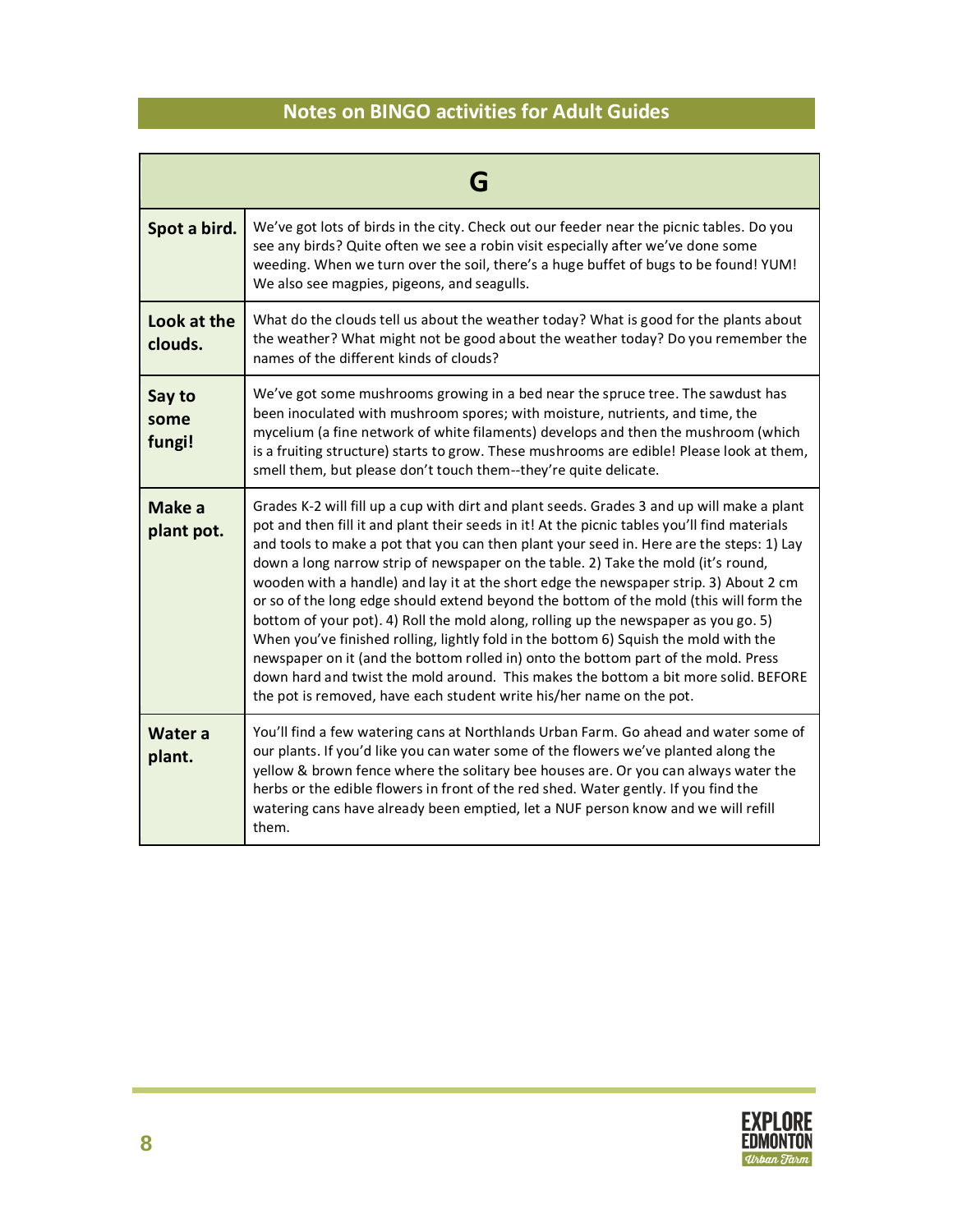| <b>Identify a</b><br>bee. | Most of the honeybees you see will be workers. Look at the pictures so you can tell<br>what a drone or a queen looks like. In Alberta, there are 300 different kinds of bees.<br>Most of them are solitary, do not make honey, and do not sting. They do, however,<br>all carry pollen. When you see an insect carrying pollen, especially on its back legs or<br>its belly, you know it is a bee!                                                                                                                                                                              |  |
|---------------------------|---------------------------------------------------------------------------------------------------------------------------------------------------------------------------------------------------------------------------------------------------------------------------------------------------------------------------------------------------------------------------------------------------------------------------------------------------------------------------------------------------------------------------------------------------------------------------------|--|
| Feel a<br>honey-<br>comb. | Touch the honeycomb that the bees build to store their honey in. The queen also lays<br>eggs in the comb. She lays one egg in each cell. When you see lighter coloured comb,<br>you know that only honey has been in it. If the comb is a brown colour, it means the<br>queen has laid eggs there. Bees make the honeycomb out of thousands of hexagons!<br>It is the strongest, most efficient way to store their honey. What does it feel like?<br>What does it smell like?                                                                                                   |  |
| Test the soil.            | The best soil to grow vegetables in is called loam. It is a mixture of sandy soil and<br>clay. You can do a simple test that tells you if the soil is sandy, loam, or clay. Take a<br>handful of soil and wet it with water from a watering can. Roll the soil between your<br>hands as though it were play-dough. Does it roll easily into a long snake? If yes, then<br>it is clay. Or does it crumble immediately? Then it is sandy. Soil that will roll a short<br>snake (2-3 centimetres long) before it breaks is loam. What kind of soil do you think<br>we have at NUF? |  |
| Weed a<br>dandelion.      | You probably know what dandelions look like! If you don't, just ask and we'll tell you.<br>Go ahead and find the weeding area--there are dandelions, trowels, and pails there.<br>Dig out a dandelion—or if you can't find a dandelion then any other weed available!<br>Use your hand or a trowel, and then throw it in a pail! Once a pail is full, you can<br>carry it to the compost. Weeds are considered "greens"--they add nitrogen<br>(nutrients) to the compost.                                                                                                       |  |
| Eat a green.              | It IS possible to eat dandelions, but before you chow down on one, check with us--<br>we'll have something for you to taste from the garden!                                                                                                                                                                                                                                                                                                                                                                                                                                    |  |

If you still have time left over when you finish your adventures, let us know! We'll find you some some jobs!

When we've finished our time together (10:50 am or 2:20 pm), we'll gather near the red shed to say good-bye and so students can pick up their backpacks and flats of seed pots before they head back to the bus.